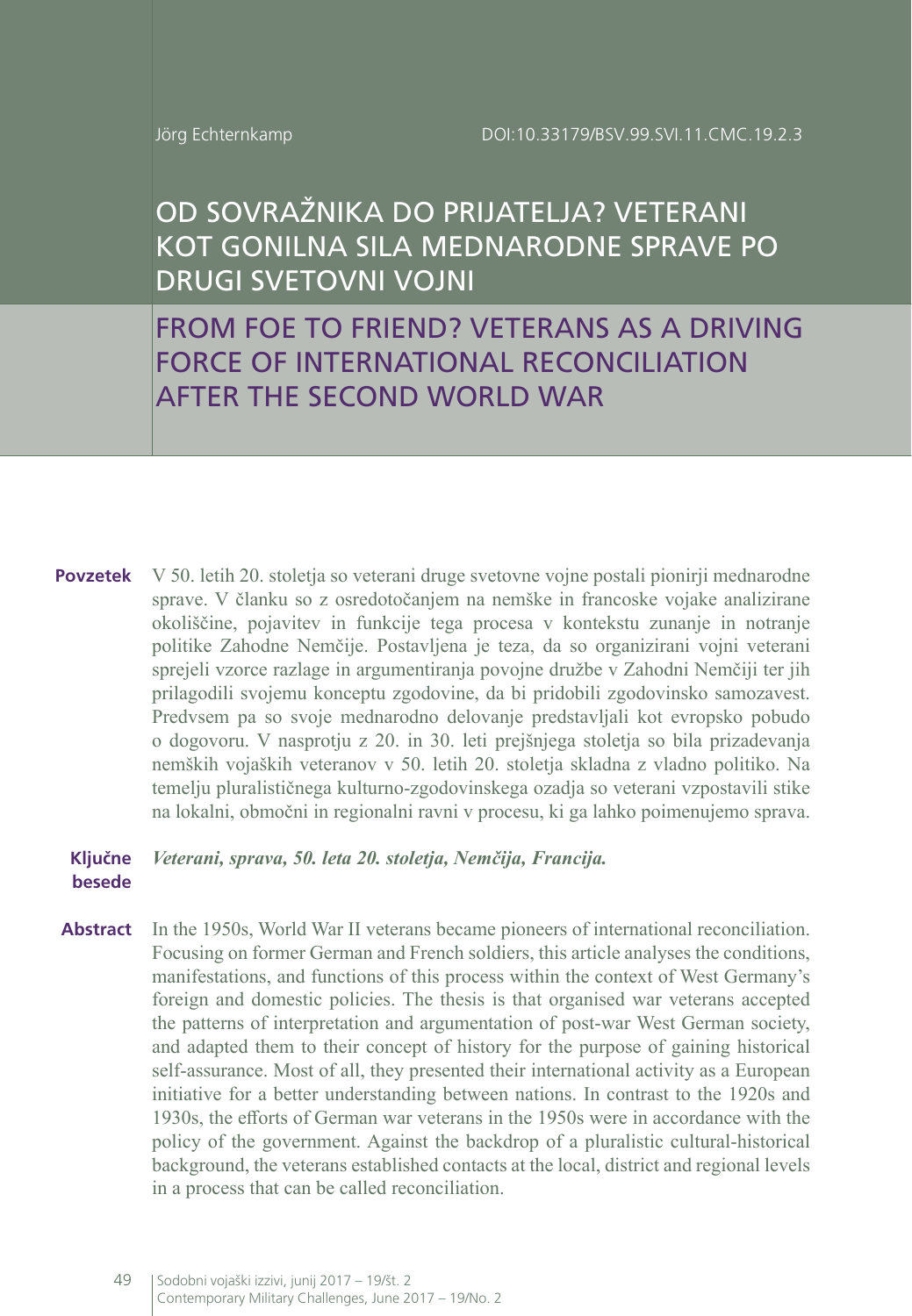#### *Veterans, reconciliation, 1950s, Germany, France.* **Key words**

War veterans of Hitler's *Wehrmacht,* as pioneers for reconciliation after 1945? The idea that the very men who had just fought an ideological war, and subjected large parts of Europe to an exploitative occupation as members of the National Socialists' (NS) armed forces, might have become pioneers for peace and democracy in Europe is surprising. After all, the veterans of World War I had turned out to be revanchist warmongers. Nevertheless, it is one of the paradoxes of the second post-war period that former combatants assumed an important role in the process of international reconciliation in the early 1950s; my argument is that they did not put the recent war to the back of their minds, but rather adjusted what they had experienced during the war to the constellation of the post-war period at home and abroad by ascribing to it a specific meaning and making it "suitable for reconciliation" (Schwelling, 2012).<sup>1</sup> **Introduction**

> As far as Germany is concerned, I will focus on the fields of activity, forms of action, mental dispositions, patterns of interpretation and argumentation, and symbolic practice in the specific historical context which enabled "reconciliation" (Wienand, 2013) to take root. The fact that the source material is fragmentary and important sources are difficult or indeed impossible to access<sup>2</sup> may explain why thorough work on the international and transnational dimension of the European history of war veterans has not yet been undertaken. However, there are some empirical studies, especially on the history of Franco-German relations (Roessner, 2010), on which the following reflections are based; they are also based on my own work (Echternkamp, 2014) and on source analyses, in particular publications of associations, media reports, and memoirs.

> We will begin with the way in which the view of history and the self-image of West German war veterans were a precondition for reconciliation (Part 1), then go on to the organisation and initial official contacts (Part 2), and finally discuss the various associated fields of activities and forms of action (Part 3). At the end I will summarise my reflections, which extend the view into the period after World War I and are intended not least as suggestions for further research.

*<sup>1</sup> This article is based on my chapter "Veteranen als zivilgesellschaftliche Akteure der Versöhnung? Dispositionen, Handlungsfelder und Aktionsformen transnationaler Verständigung ehemaliger Kriegsteilnehmer in der frühen Bundesrepublik, in: CorineDefrance und Ulrich Pfeil (eds.), 2016. Verständigung und Versöhnung nach dem "Zivilisationsbruch"? Deutschland in Europa nach 1945 (= L'Allemagne dans les relations internationales / Deutschland in den internationalen Beziehungen, vol./Bd. 9), Brussels: P.I.E. Peter Lang, pp. 443-463.*

*<sup>2</sup> Until further notice, stock B 433 (VdH) at the Bundesarchiv, Abt. Militärarchiv, Freiburg i.Br., is not available for use for conservatory reasons (Information BArch-MA, Abt. MA 1, dated 19 Feb 2015).*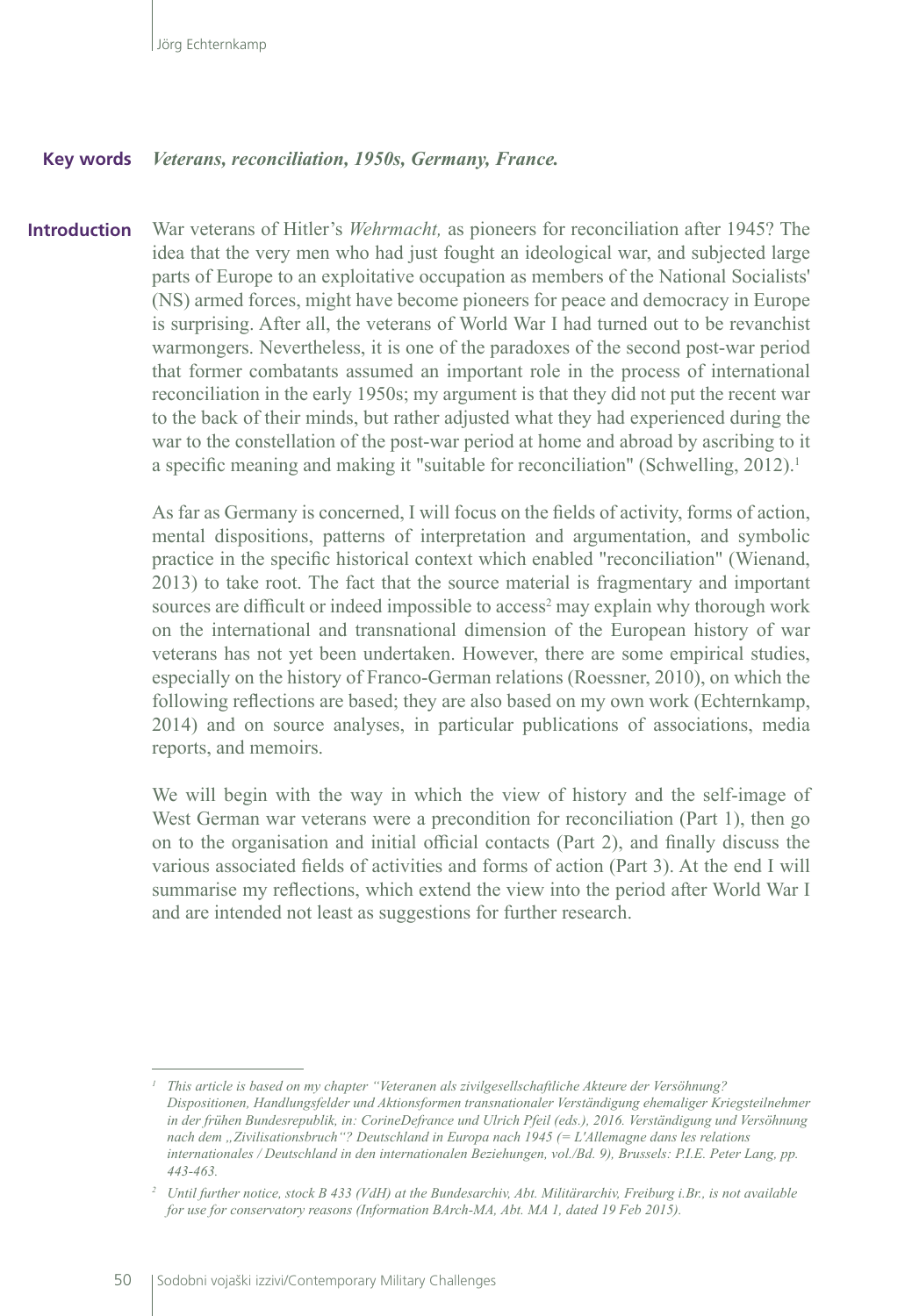### **1 VIEWS OF HISTORY AND SELF-IMAGES AS FACTORS PROMOTING RECONCILIATION**

Following a short phase of criticism during the immediate post-war period, against the backdrop of the Nuremberg Trials in 1945-46, the image of the Wehrmacht that rapidly spread was one in which its officers were presented as victims of a misused army and as soldiers who had nothing to do with the crimes committed by the SS. The myth of a "clean Wehrmacht" was henceforth the interpretative context in which former soldiers presented themselves as lovers of peace and staunch Europeans.

This corresponded with an ahistorical representation which ignored the specific character of the national socialist war – the fusion of warfare and genocide – and instead used characterisations which signified a general validity. Against this backdrop, the home comers returning from imprisonment were able to develop a self-image which allowed them to see themselves on the one hand as "victims", and, on the other, to a certain extent also as experts, with a very special insight into the conditions and consequences of war and violence because of their experience of suffering. They regarded their experience of imprisonment as vital, not only for the societal integration of a German republic, but also for European unity in peace and freedom (Echternkamp, 2014; Schwelling, 2012). "Comradeship" and "honour": these often quoted key categories of a soldier's self-description could also be applied beyond their nationalistic elevation and used for other soldiers, like a set of professional ethics that took no heed of borders.

The captivity of prisoners of war was an additional and crucial chapter in their experience of war. This was particularly emphasised by the German War Graves Commission (*Volksbund Deutsche Kriegsgräberfürsorge*, VdH), which represented approximately 520,000 members in 1950 (*Der Heimkehrer*, 6 (3 Sep 1955) 9, p. 4.). The home comers regularly considered the facts of having been taken prisoner by the enemy and spending years in custody, particularly in the Gulags, both as the real acid test and as a time of reformation. The VdH spoke again and again of a community of people who shared the same experience or fate and who also included the civilian population (*Der Heimkehrer*, 6 (3 Sep 1955) 9, p. 1). By contrast, reports of those who had "harassed" fellow soldiers, or of deserters or defectors on the eastern front, served as negative foils against which the idealising image shone even brighter.

The use of this historical self-image of former Wehrmacht soldiers as a factor for inducing international reconciliation becomes more understandable when account is taken of the philosophical horizon of the 1950s and the threat perception in the conflict of systems. The Christian-Occidental worldview emanating from the interwar period was popular again for the last time during the 1950s as the Cold War ideology. The confinement of prisoners of war was seen in this context as the experience of a "mass society" incriminated by cultural pessimism. Consistent with their self-image, war veterans believed that their "becoming an indiscriminate mass" during the absence of freedom turned them into champions of the concept of the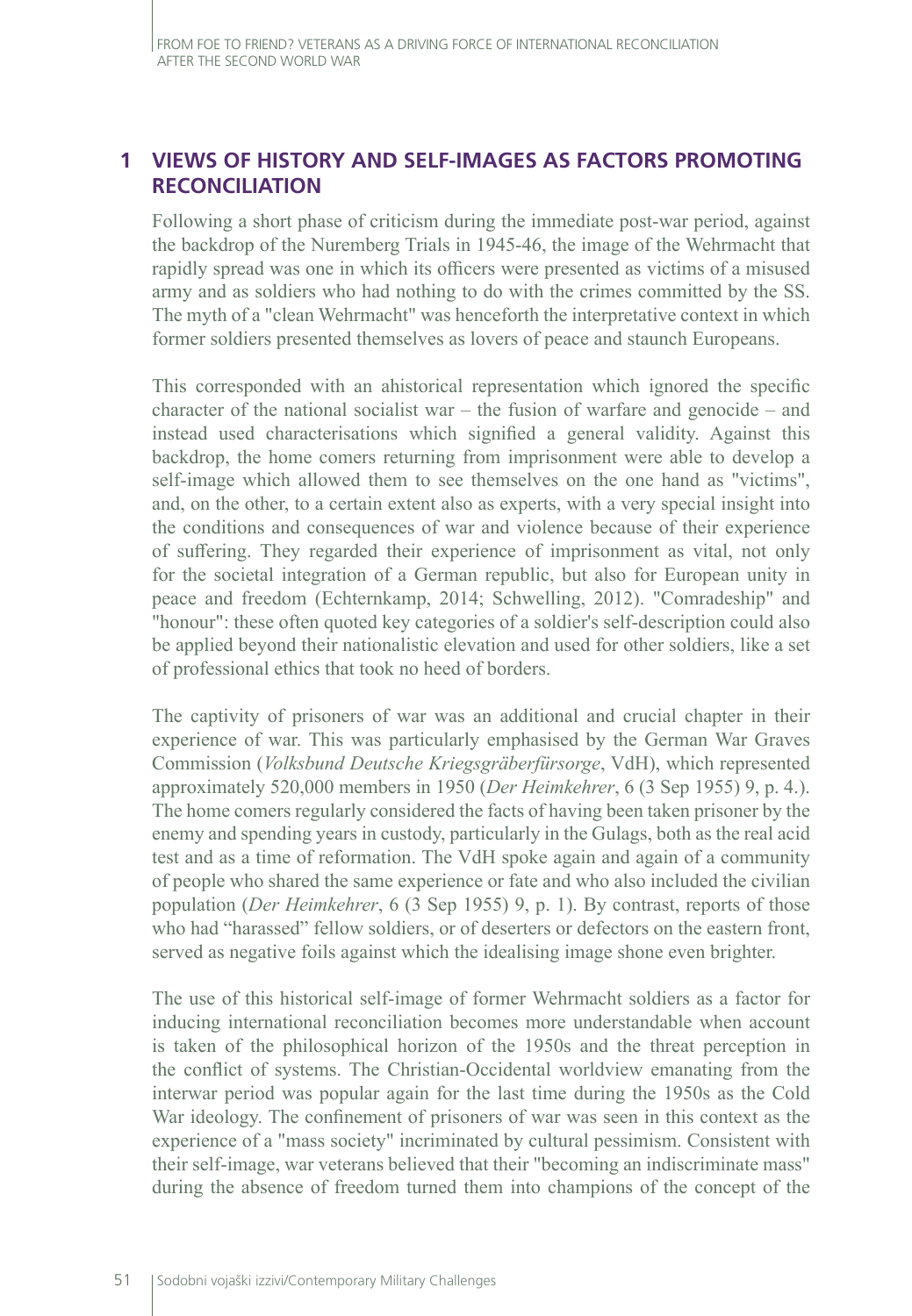individual in freedom. In political terms, their idea was that only a united Europe could ward off the danger threatening the Occident from the East. Based on the Occident ideology, their interpretation of imprisonment inspired their enthusiasm for Europe, irrespective of the fact that different concepts of political order existed, thus creating a hotbed for international reconciliation with fellow soldiers from Western Europe. Traditional anti-communist attitudes did the rest.

## **2 FIELDS OF ACTIVITY, ACTORS AND SYMBOLIC PRACTICE**

While the efforts to promote international understanding were only part of the veteran associations' work, their focus was on the search for missing soldiers, on assisting home comers and their relatives by providing medical care, accommodation and legal counselling, on political lobbying, and on the remembrance of soldiers killed in action. Nevertheless, international contacts were established as soon as a veterans' culture evolved in the new West Germany. This also went for the neighbouring French (Cochet, 1997; Roessner, 2010; Wienand, 2017). Even among former soldiers, Franco-German relations were a driving force in the reconciliation process. A comparison between France and Germany recalls the different structural conditions in the two countries. For example, imprisonment only really began in 1945 for many German soldiers, while for the French it ended that year. The demilitarisation policy implemented in the country of those who had lost the war delayed the veterans organising themselves and founding associations throughout the country until late into the 1950s, while in other countries, these associations formed shortly after their liberation, such as the *Fédération Nationale des Combattants Prisonniers de Guerre* (FNCPG) in France in November 1944. From the start, the Fédération's aim was to establish contact with equivalent organisations in other countries. There were soon international affiliations. In September 1949, a joint French, Belgian and Dutch initiative resulted in the founding of the *Confédération Internationale des Anciens Prisonniers de Guerre* (CIAPG); in 1950, the "International Federation of War Veterans Organization" (later: World Veterans Federation, WVF) was established in Paris. The first German war veterans association to join was the*Verband der Kriegsbeschädigten, Kriegshinterbliebenen und Sozialrentner Deutschlands* (VdK) (Schröder, Munimus, Rüdt, 2010; Donner 1960), which did so in 1953; the Reichsbund followed some time later (Die Zeit, 4 Sep 1958)<sup>3</sup>.

Achieving understanding with former Wehrmacht soldiers was at best a subordinate aim. Formal contacts initially developed between the eminent officials who represented their associations at events organised by third parties. The German reunions known as the *Heimkehrer*‑*Deutschlandtreffen* (HKD) are an example of this. Delegations from Belgium, France, Italy, Luxembourg and the Netherlands attended the 3rd HKD in Cologne, and reunions took place biannually until 1975. The only communist state to send delegates to Cologne was Yugoslavia, which had a special role in the eyes of the West since Josip Broz Tito's breakaway from the Soviet

*<sup>3</sup> In 1960, the German section of the WVF was founded.*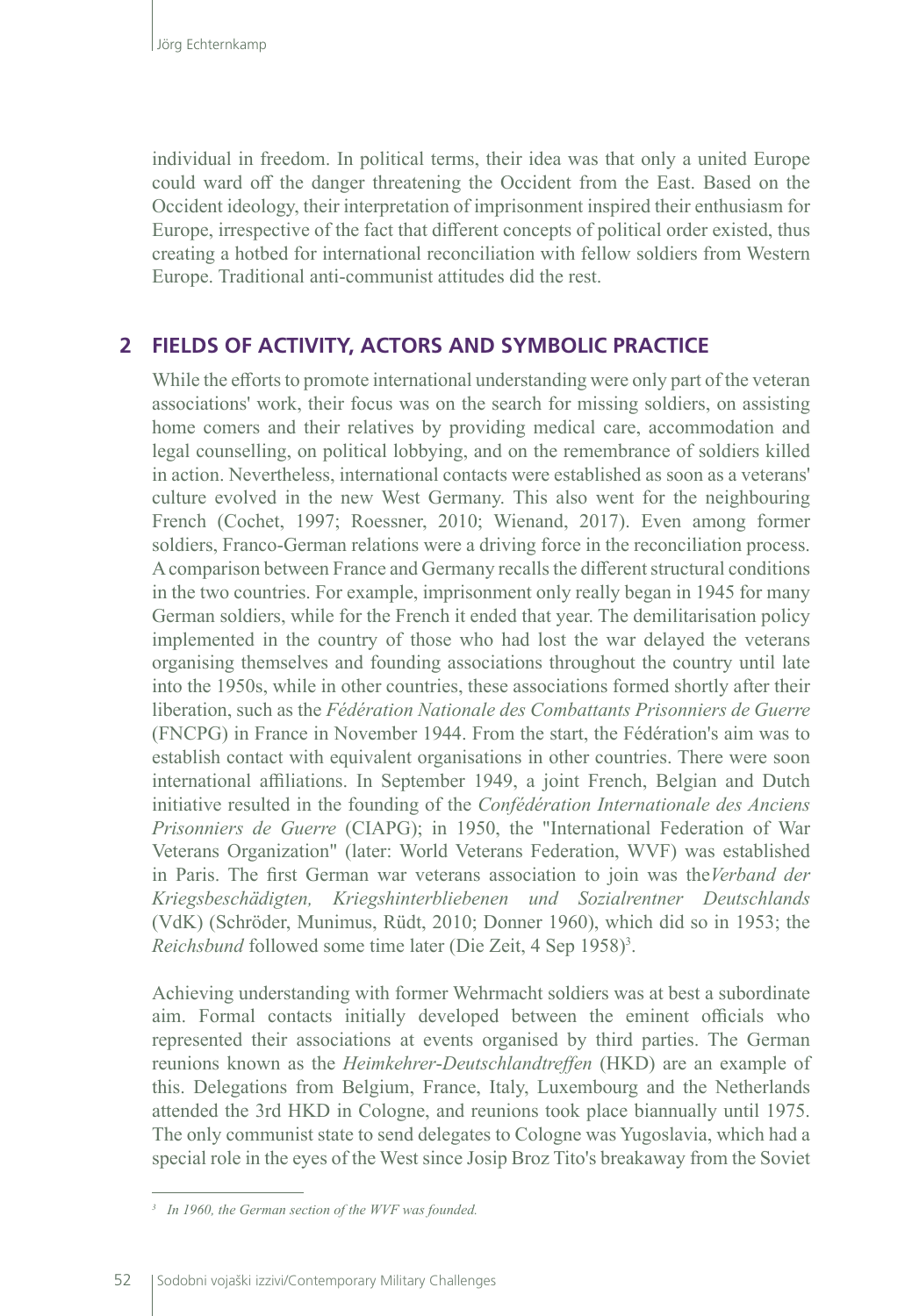Union. This HKD was the first to be attended by representatives from American organisations, such as the committee of American Veterans (AMVETS), the association of World War II veterans (DH 10 (10 May 1959) 9, p. 1)<sup>4</sup>. The 3rd HKD was devoted to veterans' international networking activities. Beside the VdH flag, the flag of the World Veterans Federation (WVF) flew outside the Cologne exhibition centre. For the VdH, this was proof that it belonged to a multinational community of interests based on a transnational concept of comradeship. The "*Der Heimkehrer*" saw the WVF's symbol as a sign that "the strong comradeship between those coming home from war and imprisonment knows neither continental nor national boundaries when it comes to showing commitment to living in a free and peaceful world" (Der Heimkehrer (25 May 1959) 10, p. 1; (Wienand, 2017). European unification and international reconciliation merged into one objective. The attraction of the peace and freedom formula at home was its diachronic and synchronic ambivalence. It not only aimed to achieve disassociation from World War II and the national socialist dictatorship, but also the abolition of the Socialist Unity Party (SED) dictatorship in East Germany and the reunification of the two German states.

A special relationship existed between German and Austrian war veterans, as over 1.3 million Austrians had served in the Wehrmacht (Grischany, 2015). There were therefore close contacts with the *Österreichische Kameradschaftsbund* (OKB). Association representatives at both national and regional levels did the honours (Der Heimkehrer 10 (25 May 1959) 10, p. 1). The chairperson of the Bavarian association represented the West German home comers on behalf of the VdH when the Austrian war veterans association *Heimkehrerverband Österreich* (HVO), established in 1957, inaugurated the home comers' memorial site at the Ulrichsberg, a mountain near Klagenfurt in Carinthia. The memorial carried a Christian message of reconciliation: a 20m high cross in memory of the soldiers killed in World War II. The memorial located in the tri-border area stands not only for the love for one's country, but also for "all the dead soldiers beyond national differences" and urges people to work for "international understanding and peace in a free and united Europe"(Der Heimkehrer 10 (25 May 1959) 10, p. 1).

Finally, international war veterans' associations also offered ideal opportunities for former Wehrmacht soldiers to establish and consolidate international and bi-national contacts. The CIAPG, the International Confederation of Former Prisoners of War, is a good example of this. A working congress of the confederation in Paris from 1 to 3 September 1955 was attended by 150 German delegates as representatives of over two million front veterans (Der Heimkehrer 6 (8 Sep 1955) 9, p. 1). The VdH already had representation in Paris. Besides the national executive committee and the ten state chairpersons, the delegates included members of the advisory boards which had been established to deal with prisoner-of-war matters and political and medical issues. The congress even voted for a German, August Fischer, the first VdH

*<sup>4</sup> AMVETS was founded in late 1944 in Kansas City, Missouri, and on 23 Jul 1947 recognised by Congress as a World War II veterans association.*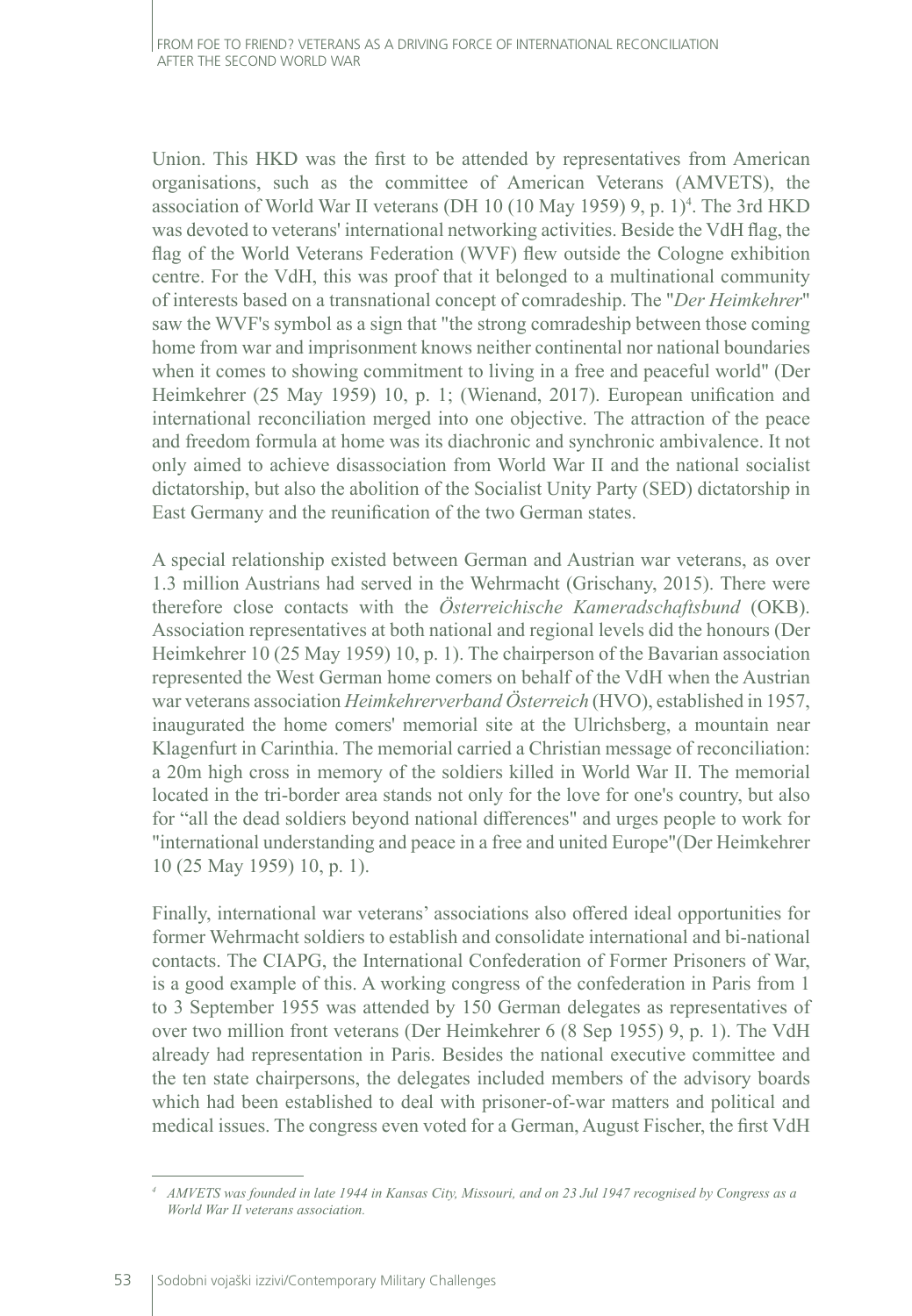national chairperson, to be installed as its vice president. The major international event also attracted the interest of the people of Paris. The mayor of the city extended an invitation to a reception at the city hall, in the course of which Fischer was given the opportunity to sign the city's Golden Book.

### **3 FORMS OF RECONCILIATORY ACTION**

The mechanisms of rapprochement, the social practice and cultural design of "reconciliation", and not least its political character, stood out very clearly at the local and regional levels of German war veterans associations. International contacts were also established and maintained at these levels.

One example highlighting the attendance of German war veterans at one major event of the equivalent French organisation was the national congress of the French war veterans' association in Metz in early September 1959. Representatives of the VdH district association from Merzig/Wadern, in the west of the state of Saarland, travelled to Metz. There, they entered into a partnership with the *Association des Prisonniers de Guerre du D*é*partement des Ardennes in Charleville*. The twin towns of Merzig (Saar) and Charleville were tasked to "coordinate" the partnership at the local and Département levels within the framework of their twinning agreement. As in similar instances, institutionalised contacts centred on memories of the wars. The German VdH was convinced that this was the way to prevent "people from either side ever having to face each other with a weapon in their hands". Against the background of developments in the security situation –having rearmed, the Federal Republic acceded to NATO in 1955 after the project of a European defence community had failed in 1954 – "*Der Heimkehrer*" had the hope that the Germans and the French would rather "support freedom together" (Gardner Feldman, 2012; 18 (25 Sep 1959) 13, p. 3).

In Metz, the chairperson of the Saar regional association, Helmuth Hinsicker, declared himself in favour of building "understanding" with the former enemy and "mutual trust". In his speech, he referred to the outbreak of the war 20 years earlier and reminded the audience of the human and material losses. Hinsicker omitted disturbing questions concerning responsibility and guilt when he emphasised that those present "had confronted each other as soldiers, hence, as enemies, through no fault or volition of their own  $\lceil ... \rceil$ " – as if millions of men had nothing to do with the political system under which they had served. This remark reflected the myth according to which the Germans saw themselves as victims. Hinsicker looked ahead when he called upon those present to "live" what they had "experienced" in war: through friendship and cooperation, for example, in the form of exchange programmes for children (Der Heimkehrer 18 (25 Sep 1959) 13, p.  $1$ <sup>5</sup>. Thus, personal contacts between the

*<sup>5</sup> During the 1950s, the reception of "holiday children" was a well-known programme furthered by the VdH, which at the same time enlivened contacts between West Germany and Berlin. War veterans enabled children from the "afflicted four-sector city" to spend their holidays with the families of home comers, especially by the North and Baltic Seas. Cf. Berliner Ferienkinder in sonniger Sommerfrische, in: Der Heimkehrer 18 (25 Sep 1959) 13, p 3.*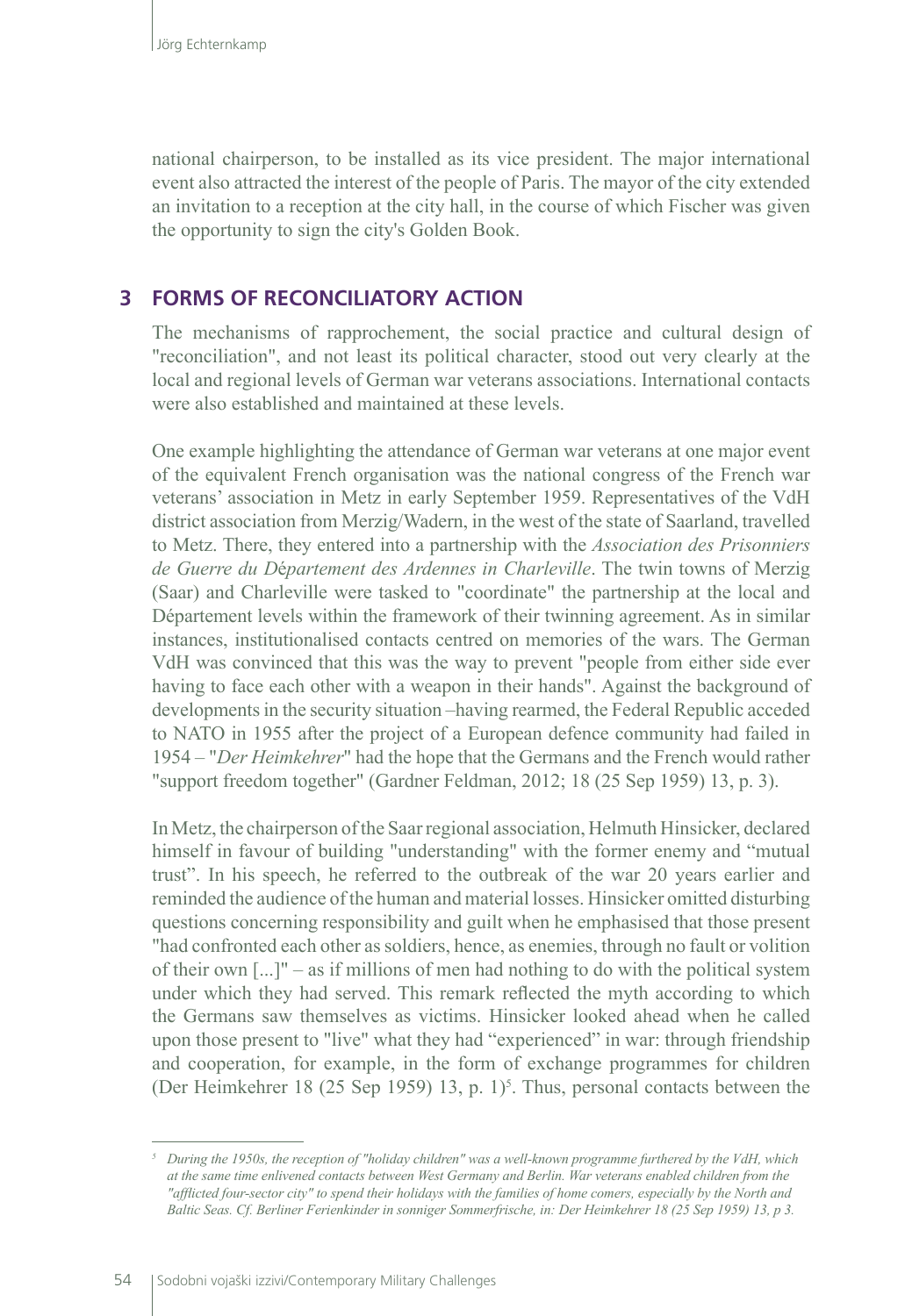families of war veterans and also "exchange partnerships" (Der Heimkehrer 18 (25 Sep 1959) 13, p. 5) developed into a driving force for reconciliation.<sup>6</sup>

This practice not only applied to German-Franco relations. To develop contact with the Dutch prisoners of war association, the VdHEnnepe/Ruhr district association organised a bilateral "holiday initiative". The Dutch-German "exchange of children" programme in June 1959 helped place the children of war veterans from one country with families in the other (Der Heimkehrer 10 (25 May 1959) 10, p. 8). In late 1959, the VdH general manager concluded that within one such "regular exchange programme", 7,000 members had travelled to another European country, while 1,000 war veterans from abroad accompanied by their spouses had paid a return visit to West Germany (Der Heimkehrer 18 (25 Sep 1959) 13, p. 6). Traditional associations also ran similar exchange programmes, with German youth groups including children of former members of the 16th Infantry Division, for example, visiting France. The "Greyhound Division", as this major Wehrmacht unit was later called, participated in the Western Campaign in 1940<sup>7</sup> .

The binational exchange programme for former soldiers was closely connected with another evolving reconciliation model: partnerships between towns and cities (Defrance/Hermann, 2016)8 . The dynamics worked in both directions. War veterans' contacts were used to promote partnership programmes, while the latter brought veterans into contact with each other.

By contrast, more controversy existed in the field of civic education, which was another means used to achieve understanding and reconciliation. Since the late 1950s, the local, regional and district level war veterans' associations had been organising international seminars, "women's discussion weeks" and youth congresses at which people from different nations met.

International solidarity initiatives can also be seen as a means for achieving reconciliation among war veterans. The "Europa-Hilfe" aid programme was one example of such a tool for providing material help. As early as 1958, VdH members donated DM 22,000 to assist their fellow veterans from Holland when the Netherlands had to take in nationals expelled from the Dutch East Indies, among them 10,000 former prisoners of war. After all, they had each experienced the feeling of their countries "being overcrowded" with displaced people and refugees – this analogy

*<sup>6</sup> To cite another example: When the chairperson of the local VdH association of Bochum-Wiemelhausen in North-Rhine Westphalia, Heinrich Schöppner, had a visit from the chairperson of the CIAPG of the 14th Arrondissement in Paris, Jean Taganti, they agreed to promote partnerships between former French and German prisoners of war. War veterans would regularly meet, accompanied by their spouses, and enable their children to spend their holidays in the respective neighbour country. Taganti who, by his own account, initially had to overcome doubts, asked for the addresses of neighbouring local VdH branches upon his return to Paris so that he could help build more partnerships. The sides agreed that the days of the "alleged hereditary German-Franco enmity" were over (ibid).*

*<sup>7</sup> See the reports in "Der Windhund", here, specifically British soldiers visiting the "Greyhounds".*

*<sup>8</sup> Cf. the list of current and planned partnerships in: Der Heimkehrer 10 (10 Sep 1959) 17, p. 2.*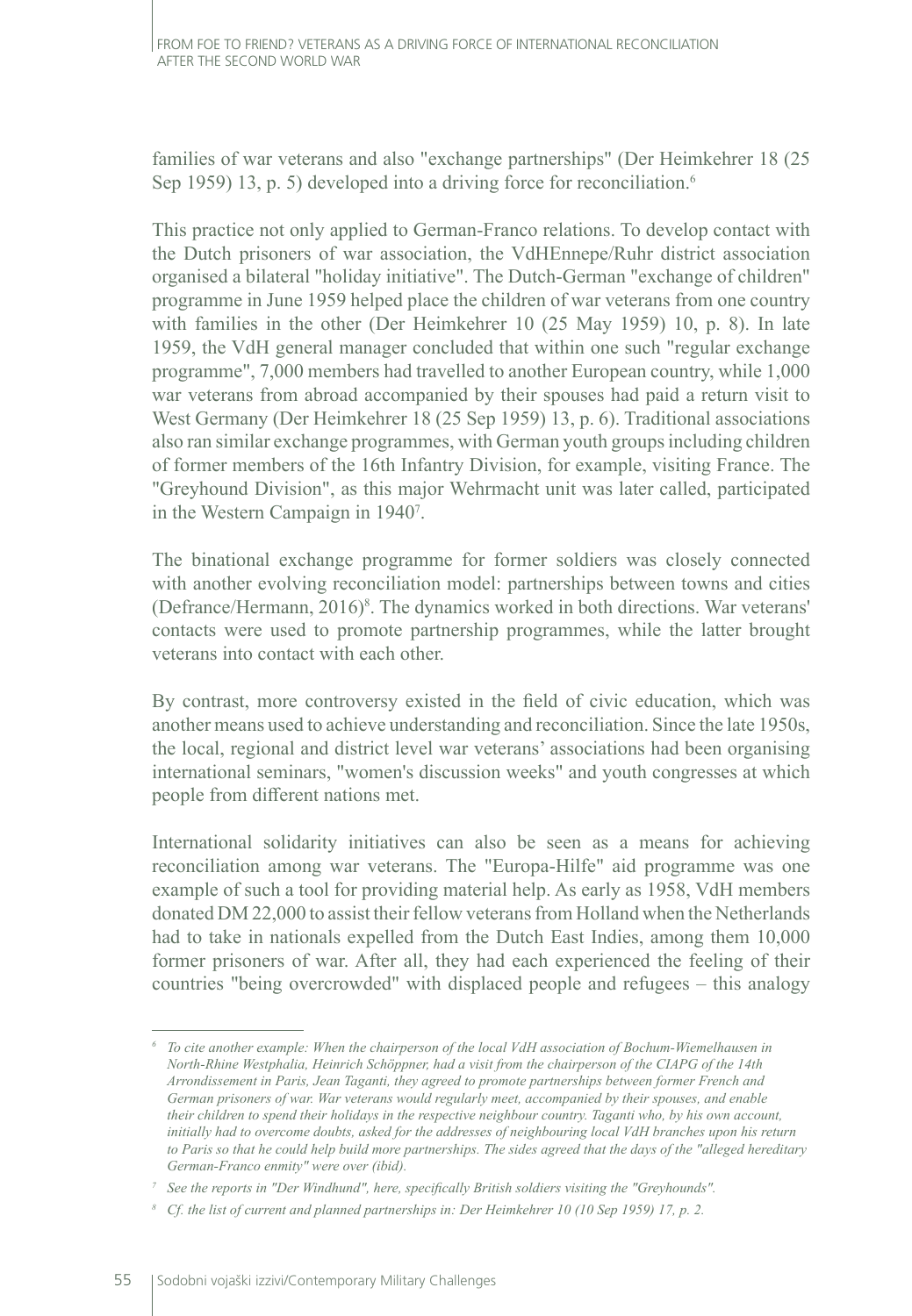was drawn by VdH general manager Werner Kießling (Der Heimkehrer 18 (25 Sep 1959) 13, p. 6). And when the Austrian alpine foreland was hit by thunderstorms in the summer of 1959, a number of VdH local branches sent financial donations to affected members of the HVO under the "Europa-Spende" programme. The VdH interpreted the solidarity between German and Austrian soldiers not only as a sign of comradeship, but also as an expression of a "European sense of community"<sup>9</sup> . The contact was linked to the European idea and acquired an ideal value, even an excess of utopia.

Another reason for criticising other countries was the state of German war graves on former battlefields. In their publications, associations made every effort to promote "war grave trips" to Western and South-Eastern European countries, and later also to North Africa (Der Heimkehrer  $(8 \text{ Sep } 1955)$  9, p.  $7)^{10}$ . Again and again, the associations' publications deplored the poor state of war graves on former battlefields. One thorn in their side was the difference between the graves of soldiers of different nationalities. They concluded that equality in death meant equal status in the design of graves. "Soldiers are equal in death, but their graves are not" was a complaint made by "*Der Heimkehrer*" with regard to a cemetery in France where American, British, French and German soldiers were buried alongside one another.

International networking by association officials, international family and youth exchanges, educational activities with participants and lecturers from home and abroad, donation campaigns for foreign war veterans, municipality-level partnerships and trips to war graves in Western and Southern Europe: the various fields of activity and forms of action reflected the international dimension organised war veterans had achieved in West Germany. This variety showed that they were civil actors involved in a reconciliation process in which concern was shown both to foreign and domestic policy issues, in spite of the use of a rhetoric that was occasionally apolitical.

Did Wehrmacht veterans after 1945 become pioneers of reconciliation which upended previous enemy perceptions? This was the initial question. Let me sum up the results in three points. **Conclusion**

> Firstly, the organised war veterans accepted the patterns of interpretation and argumentation of post-war West German society and adapted them to their concept of history for the purpose of gaining historical self-assurance. Here, historical awareness was equivalent to European awareness, and international activity was presented as a European initiative for understanding.

> Secondly, the reconciliation efforts were helped by the domestic and foreign policy parameters and the mental disposition of the war veterans. As in the second half of the 1920s, the policy of rapprochement pursued by the then French and German

*<sup>9</sup> Cf. the list in Der Heimkehrer 10 (10 Sep 1959) 17, p. 4.*

*<sup>10</sup> For details on a trip to Greece, see DH 8 (25 Feb 1957) 2, p. 6.*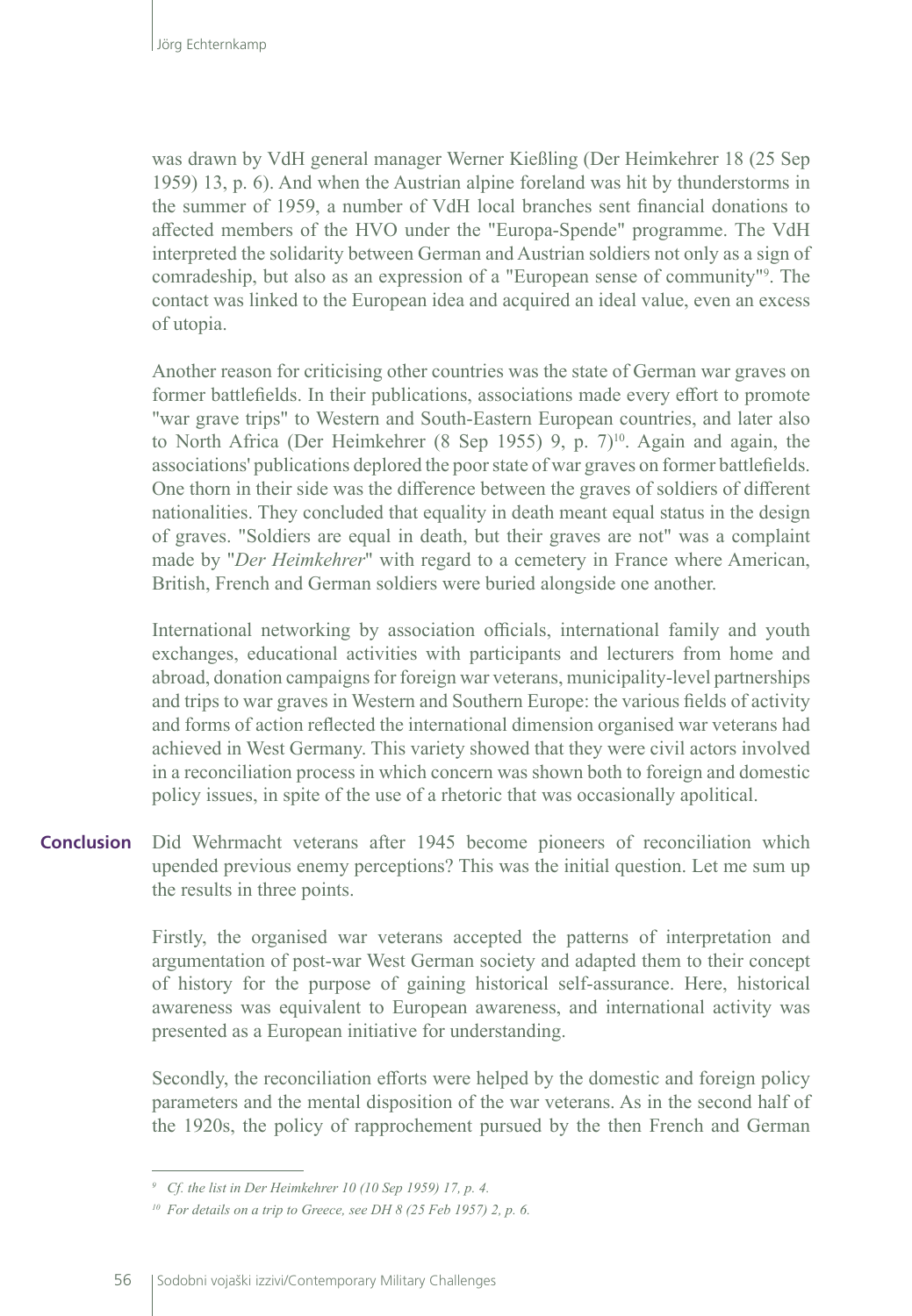Foreign Ministers, Aristide Briand and Gustav Stresemann, was regarded by many as the driving force behind international reconciliation efforts and as a prerequisite for peace in Europe. While the process of reconciliation was stalled in 1933, however, when Germany left the League of Nations after the "seizure of power" by the Nazis and began its rearmament, the efforts of German war veterans in the 1950s were completely in line with the policy of the Adenauer government. In addition, the democratisation and pluralisation of West German society broadened the scope of action markedly after the Allies lifted the ban on forming organisations.

Thirdly, this cultural-historical background yielded several fields of activity for associations and their members at the local, district and regional levels, after and alongside the establishment of contacts at the functionary level; in these fields of activity, they were able to build bi- and international contacts based on civil commitment and thus initiate and carry on a process whose social practice and cultural design can, in this instance, be called reconciliation.

#### **Bibliography**

- *1. Cochet, F.,1997. Le rôle des anciens prisonniers et des anciens déportés dans le rapprochement franco-allemand.In Pleury, A. & Frank, R (ed.) Le rôle des guerresdans la mémoire des Européens. Leureffet sur la conscience d'être europée. Frankfurt/M.: Peter Lang, pp. 123-135.*
- *2. Defrance, C.; Hermann, T., 2016. Städtepartnerschaften. Eine Instrument der 'Versöhnung' von unten? In Defrance, C. & Pfeil, U. (ed.) Verständigung und Versöhnung nach dem "Zivilisationsbruch"? Deutschland in Europa nach 1945. Brussels: P.I.E. Peter Lang, pp. 585-603.*
- *3. Donner, W., 1960. Die sozial- und staatspolitische Tätigkeit der Kriegsopferverbände. Berlin: Duncker & Humblot.*
- *4. Echternkamp, J., 2014. Soldaten im Nachkrieg. Historische Deutungskonflikte und westdeutsche Demokratisierung 1945–1955. Munich: DeGruyter/Oldenbourg.*
- *5. Echternkamp, J. &Mack, H.-H. (ed.) 2017. Geschichte ohne Grenzen? Europäische Dimensionen der Militärgeschichte seit 1800, Munich: DeGruyter/Oldenbourg.*
- *6. Filipová, L., 2015. Erfüllte Hoffnung. Städtepartnerschaften als Instrument der deutschfranzösischen Aussöhnung, 1950-2000. Göttingen: Vandenhoeck& Ruprecht.*
- *7. Gardner Feldman, L., 2012. Germany's foreign policy of reconciliation. From enmity to amity, Lanham/MD: Rowman & Littlefield.*
- *8. Grischany, T. R., 2015. Der Ostmark treue Alpensöhne. Die Integration der Österreicher in die großdeutsche Wehrmacht, 1938–1945, Göttingen: Vandenhoeck& Ruprecht.*
- *9. Roessner, A., 2010. Les anciens combattants et le rapprochement franco-allemand jusque dans les années 1960. In: Defrance, C., Kißener, M., Nordblom, P. (ed.). Wege der Verständigung zwischen Deutschen und Franzosen nach 1945. Zivilgesellschaftliche Annäherungen, Tübingen: Narr, pp. 73-88.*
- *10. Schwelling, B., 2012 (ed.). Reconciliation, Civil Society, and the Politics of Memory. Transnational Initiatives in the 20th Century. Bielefeld: Transcript.*
- *11. Schröder, W., Munimus, B., Rüdt, D., 2010 (ed.). Seniorenpolitik im Wandel. Verbände und Gewerkschaften als Interessenvertreter der älteren Generation. Frankfurt/M.: Campus, pp. 106-169.*
- *12. Verband der Heimkehrer, Kriegsgefangenen und Vermißten-Angehörigen Deutschlands e.V. (1959), Der Heimkehrer. Stimme der Kriegsgeneration. Bad Godesberg: Selbstverlag.*